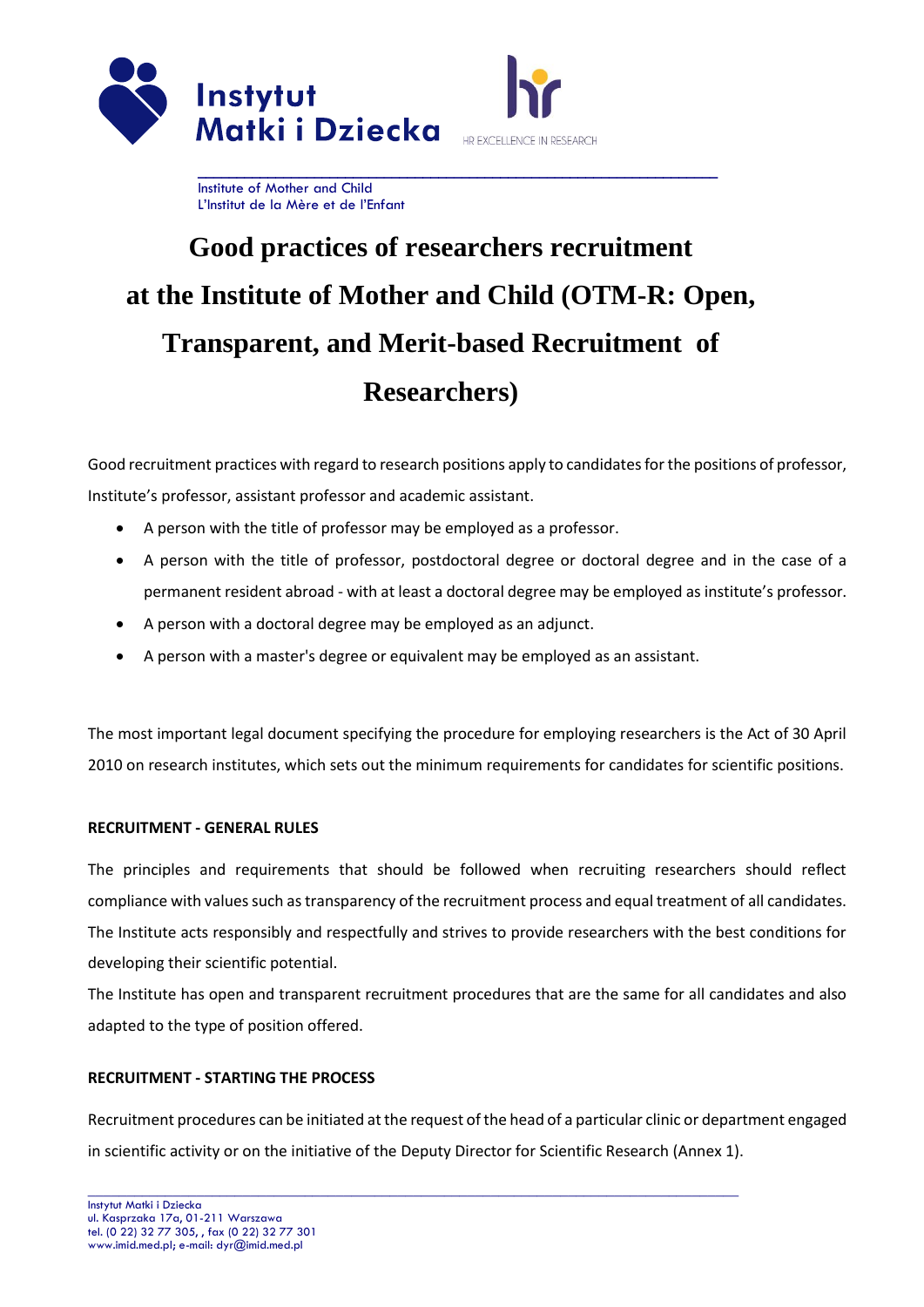

HR EXCELLENCE IN RESEARCH

**\_\_\_\_\_\_\_\_\_\_\_\_\_\_\_\_\_\_\_\_\_\_\_\_\_\_\_\_\_\_\_\_\_\_\_\_\_\_\_\_\_\_\_\_\_\_\_\_\_\_\_\_\_\_\_\_\_\_\_\_\_\_\_\_\_\_\_**  Institute of Mother and Child L'Institut de la Mère et de l'Enfant

The candidate for the scientific position in the Institute is selected through a competition. A Competition Committee appointed by order of the Director of the Institute conducts a competition for scientific positions. The detailed activities of the Committee are set out in the Director's Order No. 36/2012 regarding the introduction of regulations of the Commission appointed to conduct the competition for scientific positions in IMC (Annex No. 2).

The appointment of the Competition Commission initiates the competition procedure. The proceedings of the Competition Committee take place at meetings. A report is drawn up at each meeting by a member of the Commission appointed by the Director. The first stage of the competition procedure is to prepare an announcement about the competition for a scientific position.

The announcement of the competition contains a description of the conditions and qualifications to be met by candidates for scientific positions. A description of the conditions and requirements is established for each competition, for individual positions, taking into account the needs of the unit and the working conditions that are associated with the specificity of the tasks performed in it. The competition notice also includes a list of documents that the candidate must provide, as well as date and place of submission. The deadline for submitting bids is at least a month, so that the largest number of candidates can read the announcement.

The competition announcement is posted on the Institute's website, on the website of the minister competent for higher education and science in the Public Information Bulletin, and on the website of the European Commission on the European portal for mobile researchers intended for publication of researchers job offers. Members of the Committee must maintain absolute confidentiality to protect the privacy of candidates and the integrity of the entire recruitment process. Each member of the Commission is required to maintain the confidentiality of information obtained in the recruitment process and not to provide any information regarding the search for candidates to persons who are not members of the Commission.

## **HR SELECTION**

The Committee selecting candidates for a scientific position consists of persons with various qualifications and experience. Due to the Institute's profile, it is not always possible to maintain a gender balance, as the Institute has a large female predominance. The Competition Committee may include: Deputy Director for Scientific Research, Deputy Clinical Director, head of the clinic or department in which the candidate is to be employed, two representatives of the Institute's Scientific Council, representative of the Board of Managers, head of the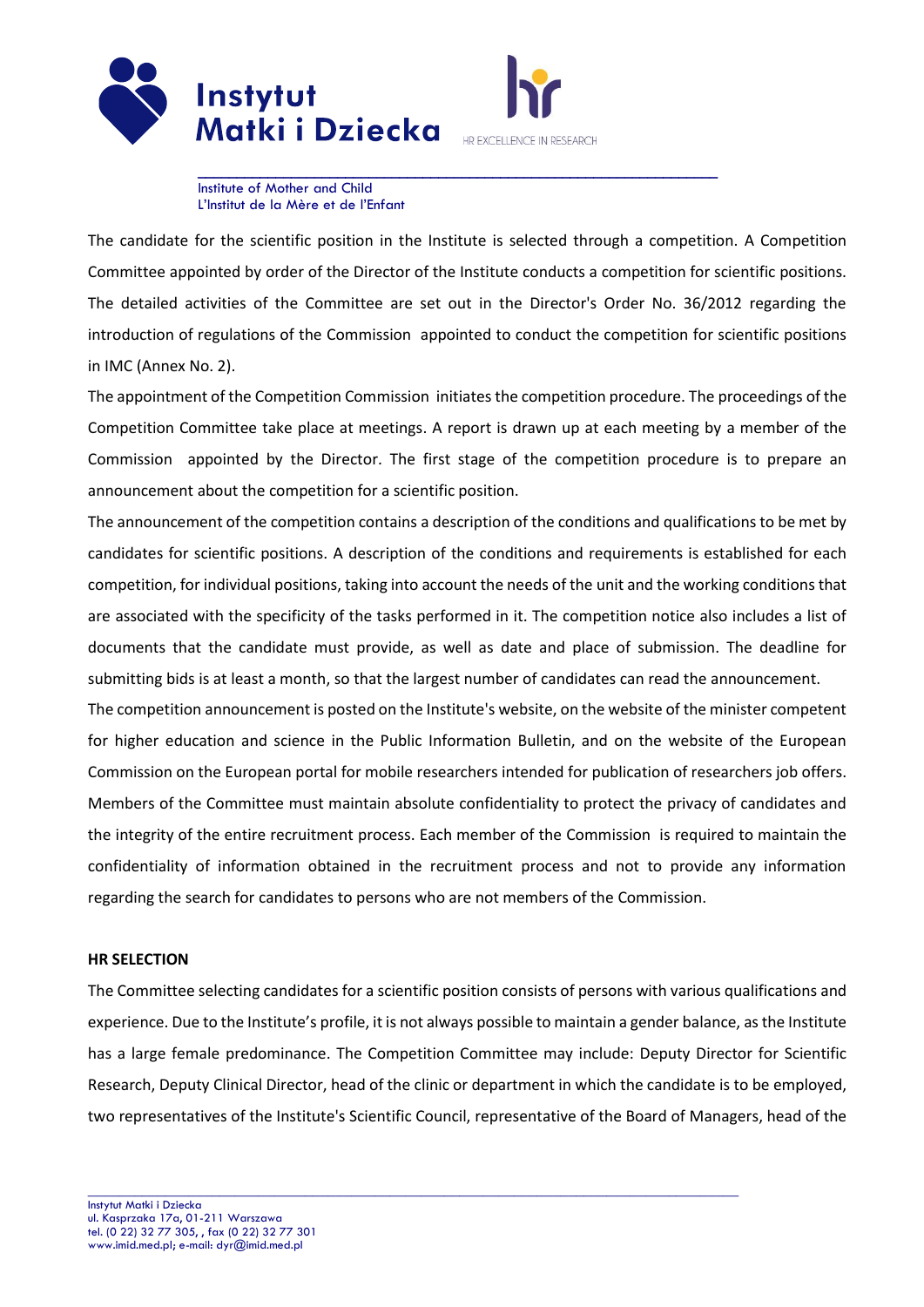

HR EXCELLENCE IN RESEARCH

**\_\_\_\_\_\_\_\_\_\_\_\_\_\_\_\_\_\_\_\_\_\_\_\_\_\_\_\_\_\_\_\_\_\_\_\_\_\_\_\_\_\_\_\_\_\_\_\_\_\_\_\_\_\_\_\_\_\_\_\_\_\_\_\_\_\_\_**  Institute of Mother and Child L'Institut de la Mère et de l'Enfant

Human Resources and Payroll Department or an employee indicated by him (the Commissioner-Recorder) and other persons indicated by the Director of the Institute.

# **The competition takes place in two stages.**

I. In the first stage, the members of the Committee become acquainted with the documents submitted by the candidates.

All candidates who meet the formal criteria receive an email confirming receipt of their application together with information about the next stages of the recruitment process, including an indicative schedule (including the duration of the interview and the date of the meeting).

II. The second stage of the competition procedure relies on substantive assessment of candidates, taking into account the results of interviews with candidates. The second stage of the competition is carried out with candidates who were admitted after the first stage.

## **Assessment**

In the process of selecting staff, the Commission should be guided primarily by such criteria as:

- Assessment of professional experience,
- Assessment of scientific achievements and qualifications,
- Creativity and level of independence.

The assessment is carried out in a quantitative and qualitative way, i.e. it focuses on the number of publications, but also on other outstanding achievements during a scientific career, e.g. participation/membership in scientific societies, conducting didactic activities, managing research or innovation and spreading scientific awareness in society.

After analyzing the application documents, a preliminary selection takes place, during which the candidates are divided into two groups: candidates qualified for further recruitment and candidates rejected

## **VARIATIONS IN CHRONOLOGICAL ORDER OF CURRICULUM VITAE**

Breaks in scientific careers or variation in the chronological order in the biography should not be negatively assessed by the Commission , but seen as a career evolution and potentially valuable contribution to the career development of researchers following a multidimensional career path.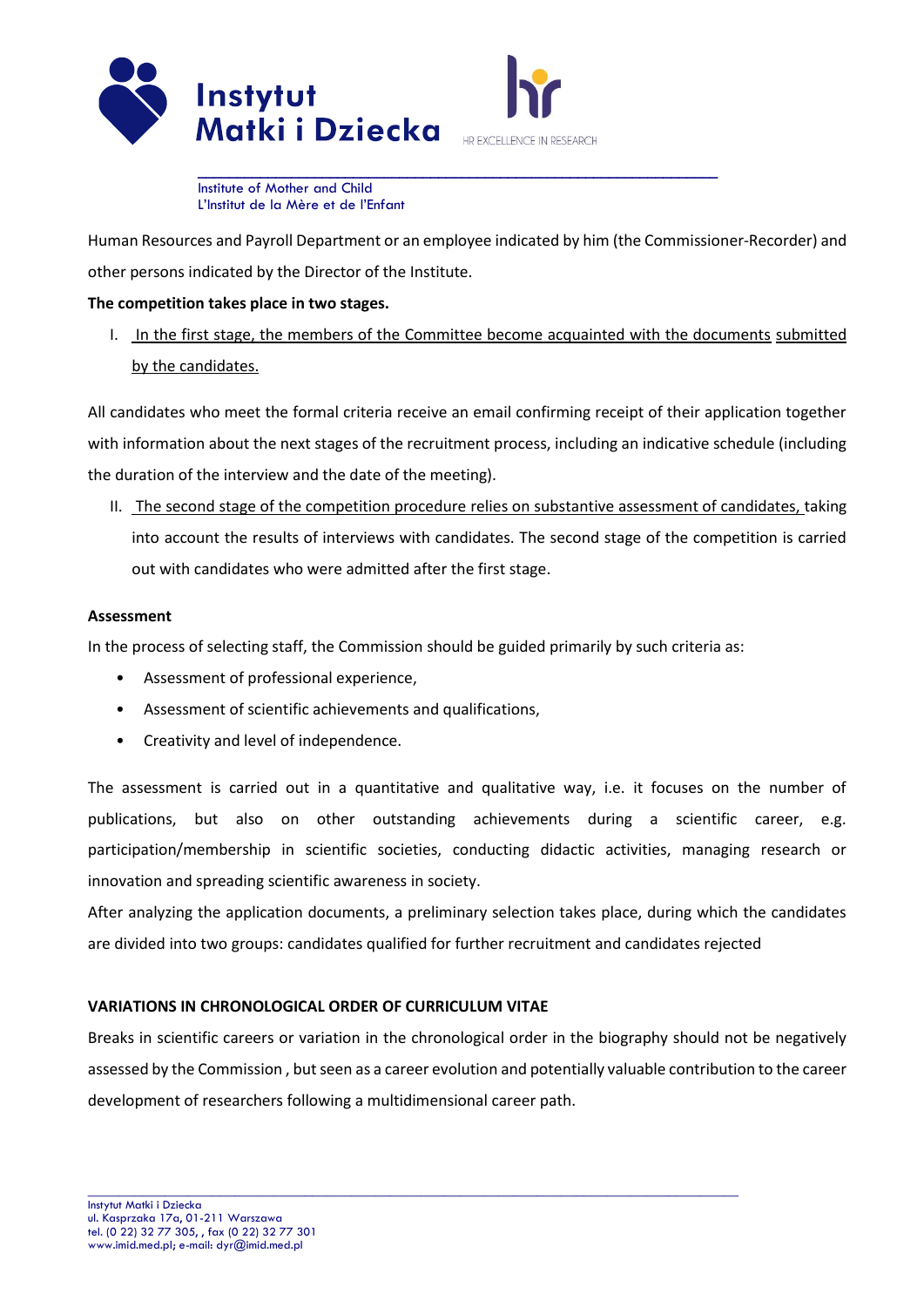



## **RECOGNITION OF MOBILITY EXPERIENCE**

When assessing the suitability of a candidate, the Commission should positively assess all manifestations of scientific activity on the international stage, both as part of cooperation and stay in another country.

#### **RECOGNITION OF QUALIFICATION**

When assessing a candidate, the Commission assesses scientific and professional qualifications, including informal qualifications, also in the context of international and professional mobility. The Commission should strive to inform each other with other research centers through all available communication channels about the principles, procedures and norms determining the recognition of this type of qualification. When assessing candidates with qualifications acquired outside of Poland, the Commission should make use of applicable national law, conventions and specific principles regarding the recognition of such qualifications.

#### **SENIORITY**

When assessing the candidate's seniority, the Commission should primarily be guided by the assessment of the candidate's achievements and scientific achievements. Professional qualifications and internships cannot be the main criterion, since professional qualifications can be achieved at an early stage of a long academic career. Therefore, candidates' qualifications should be considered in assessing the course of lifelong professional development.

#### **INTERVIEW**

Questions asked during an interview must always relate to specific situations, activities or examples. The Institute makes every effort, both as to the attractiveness of its offer and the requirements for candidates. The selection process is open, competitive and non-discriminatory. All candidates should be treated equally and in the same way. Article 221 (1) of the Labor Code specifies what information the employer may require from the candidate, namely: name (names), surname, address of residence (for correspondence), education and the course of previous employment. The recruiter cannot ask personal questions about, e.g. marital status, parental plans, religion, diseases, etc.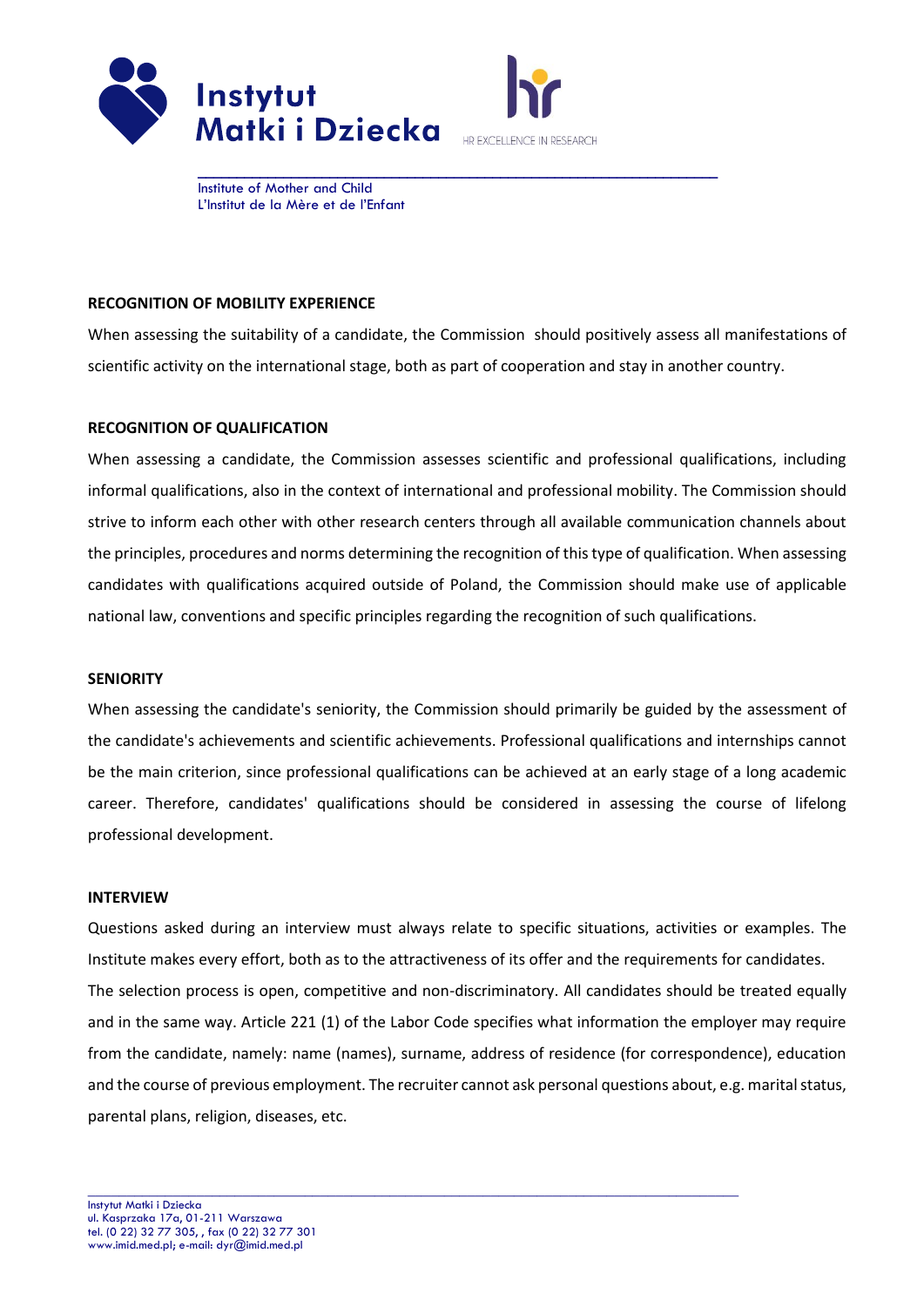

The interview usually consists of a preliminary presentation prepared by the candidate (e.g. presentation of recent / current research / scientific directions, plans for the development of scientific activities) and interviews with members of the Commission.

The selection process should take into account all the candidate's previous professional experience and be based on a wide range of criteria. In the case of a candidate with diverse scientific experience, the Competition Committee may focus on selected achievements. Depending on the profile of a given position, the selection board assesses, among others:

- research activities;
- experience in managing research projects;
- organizational skills / experience;
- managerial predisposition;
- mentoring;
- openness to changes;
- teamwork skills;
- ability to raise funds;
- language skills;
- consistency of expression.

#### **VOTING AND CHOOSING THE CANDIDATE**

The selection board selects the candidate for a given position by secret ballot, by an absolute majority of votes in the presence of the Chairman, Head of the clinic/department in which the candidate is to be employed, and at least 3 members of the Commission. If the candidate is not selected in the vote, the Chairman of the Competition Committee shall order a second vote. The Committee then chooses by simple majority. Conducting a second vote may be preceded by another discussion and interview with the candidates. The Committee prepares minutes of conversations and voting. The Competition Committee passes the results of the competition along with its documentation to the Institute Director.

#### **FEEDBACK**

The selection board shall immediately notify candidates of the results of the competition. Information about the end of recruitment is sent to all candidates who have met the formal criterion. "Thank you for taking part